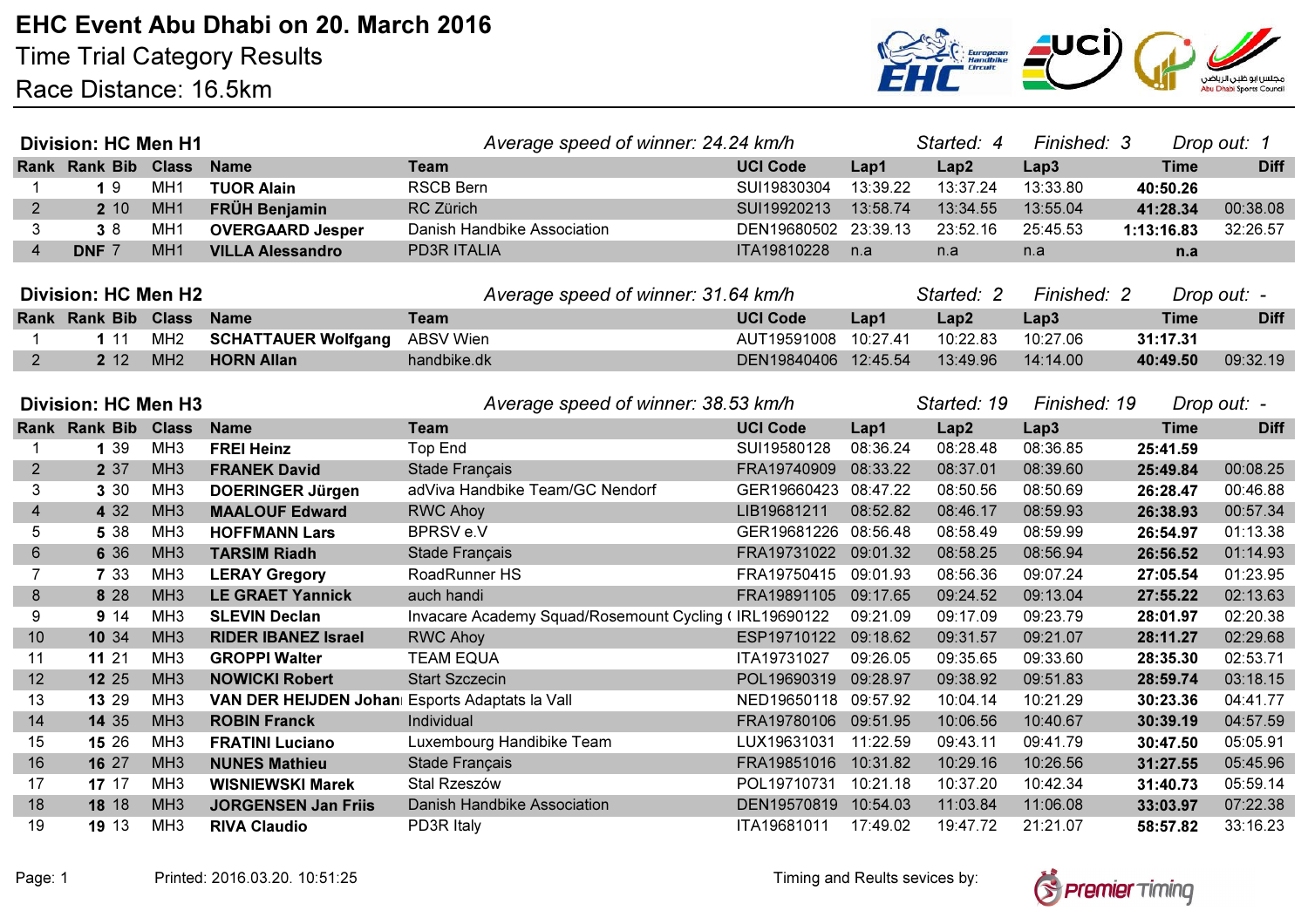EHC Event Abu Dhabi on 20. March 2016

Time Trial Category ResultsRace Distance: 16.5km



| <b>Division: HC Men H4</b> |                      |                 |                                                       | Average speed of winner: 41.14 km/h |                      |          | Started: 21 | Finished: 21 | Drop out: - |             |
|----------------------------|----------------------|-----------------|-------------------------------------------------------|-------------------------------------|----------------------|----------|-------------|--------------|-------------|-------------|
|                            | <b>Rank Rank Bib</b> | <b>Class</b>    | <b>Name</b>                                           | <b>Team</b>                         | <b>UCI Code</b>      | Lap1     | Lap2        | Lap3         | <b>Time</b> | <b>Diff</b> |
|                            | 1 63                 | MH4             | <b>WILK Rafal</b>                                     | <b>STAL RZESZOW</b>                 | POL19741209          | 08:04.24 | 08:00.23    | 07:59.33     | 24:03.81    |             |
| 2                          | 2 6 2                | MH4             | <b>JEANNOT Joel</b>                                   | <b>ECTCC Dordogne</b>               | FRA19650923 08:03.83 |          | 07:59.95    | 08:07.81     | 24:11.60    | 00:07.79    |
| 3                          | 3 5 3                | MH4             | <b>ALMER Wolfgang</b>                                 | adViva HbT / RSCTU / URR Tirol      | GER19821031 08:24.39 |          | 08:21.76    | 08:20.80     | 25:06.96    | 01:03.15    |
| $\overline{4}$             | 4 57                 | MH <sub>4</sub> | <b>JORGENSEN Michael</b>                              | Danish handbike association         | DEN19781012 08:30.55 |          | 08:29.84    | 08:36.98     | 25:37.38    | 01:33.57    |
| 5                          | 5 5 9                | MH4             | <b>PURSCHKE Torsten</b>                               | adViva Handbike Team                | GER19660301 08:35.25 |          | 08:36.97    | 08:35.59     | 25:47.82    | 01:44.01    |
| $6\phantom{1}6$            | 6 58                 | MH4             | <b>GRITSCH Alexander</b>                              | <b>SU Tarrenz</b>                   | AUT19820507 08:37.85 |          | 08:53.93    | 08:55.39     | 26:27.19    | 02:23.38    |
| $\overline{7}$             | 7 48                 | MH4             | <b>VERGNAUD Loic</b>                                  | <b>Handisport Roannais</b>          | FRA19781201          | 08:49.67 | 08:54.53    | 08:56.73     | 26:40.94    | 02:37.13    |
| 8                          | 8 5 5                | MH4             | <b>WAGENER Joel</b>                                   | Luxembourg Handibike Team           | LUX19720817 08:49.33 |          | 08:56.25    | 09:02.26     | 26:47.84    | 02:44.03    |
| 9                          | 9 56                 | MH4             | <b>BERCHESI Martin</b>                                | Handbike Barcelona                  | ESP19780423          | 08:58.69 | 08:55.00    | 09:04.53     | 26:58.22    | 02:54.41    |
| 10                         | 10 60                | MH4             | <b>HEINE Olaf</b>                                     | adViva Handbiketeam/ GC Nendorf     | GER19610810 09:01.80 |          | 09:00.80    | 09:07.35     | 27:09.95    | 03:06.14    |
| 11                         | 11 44                | MH4             | <b>PACHECO Flavio</b>                                 | Independent                         | POR19850304 09:12.33 |          | 09:07.15    | 09:19.99     | 27:39.48    | 03:35.67    |
| 12                         | 12 54                | MH4             | <b>FROHOFER Felix</b>                                 | RC Zürich / VC Rain                 | SUI19940829          | 09:02.18 | 09:18.49    | 09:25.76     | 27:46.43    | 03:42.62    |
| 13                         | 13 45                | MH4             | <b>GIAGNONI Christian</b>                             | <b>TEAM GILETTI C.S</b>             | ITA19751222          | 09:23.29 | 09:24.63    | 09:12.32     | 28:00.24    | 03:56.43    |
| 14                         | 14 43                | MH <sub>4</sub> | <b>WALL Seamus</b>                                    | <b>Barrow Wheelers</b>              | IRL19681110          | 09:34.03 | 09:31.02    | 09:38.62     | 28:43.68    | 04:39.87    |
| 15                         | 15 50                | MH4             | YANGUEZ SANTALLA Vici Club Desafio                    |                                     | ESP19721021          | 09:50.63 | 09:48.07    | 09:41.19     | 29:19.90    | 05:16.09    |
| 16                         | 16 51                | MH4             | <b>SCHNEIDER Jörg</b>                                 | RSKV Tübingen / Team CANCOM         | GER19730721          | 10:31.20 | 10:46.31    | 10:40.36     | 31:57.88    | 07:54.07    |
| 17                         | 17 46                | MH4             | <b>HASHEMI Abdollah</b>                               | Al Ain Club for Disabled            | UAE19911113          | 12:19.47 | 12:32.30    | 12:09.17     | 37:00.95    | 12:57.14    |
| 18                         | 18 23                | MH4             | <b>REEB Christian</b>                                 | <b>Team Rehability</b>              | GER19730629 12:15.91 |          | 12:40.09    | 13:05.91     | 38:01.92    | 13:58.11    |
| 19                         | 19 47                | MH4             | <b>ALDAHERI Rashed Matar</b> Al Ain Club for Disabled |                                     | UAE19910819          | 14:16.31 | 14:26.49    | 11:12.01     | 39:54.83    | 15:51.02    |
| 20                         | 20 52                | MH4             | <b>SNIPPE Seine</b>                                   | <b>WSV Emmen</b>                    | NED19731124          | 13:55.63 | 14:41.03    | 14:45.54     | 43:22.21    | 19:18.40    |
| 21                         | 21 42                | MH4             | <b>AL MASS Ali</b>                                    | Qatar                               | QAT19701021          | 13:49.94 | 15:17.80    | 14:45.17     | 43:52.92    | 19:49.11    |
| <b>Division: HC Men H5</b> |                      |                 |                                                       | Average speed of winner: 35.37 km/h |                      |          | Started: 1  | Finished: 1  |             | Drop out: - |
|                            | Rank Rank Bib Class  |                 | <b>Name</b>                                           | <b>Team</b>                         | <b>UCI Code</b>      | Lap1     | Lap2        | Lap3         | <b>Time</b> | <b>Diff</b> |
|                            | 141                  | MH <sub>5</sub> | <b>COSTA Luis</b>                                     | SPORTING CLUB PORTUGAL              | POR19730610 09:01.94 |          | 09:26.43    | 09:31.21     | 27:59.59    |             |
| <b>Division: HC Men HO</b> |                      |                 |                                                       | Average speed of winner: 30.19 km/h |                      |          | Started: 1  | Finished: 1  | Drop out: - |             |
|                            | Rank Rank Bib        | <b>Class</b>    | <b>Name</b>                                           | <b>Team</b>                         | <b>UCI Code</b>      | Lap1     | Lap2        | Lap3         | <b>Time</b> | <b>Diff</b> |
|                            | 1 40                 | <b>MHO</b>      | <b>MÜLLER Meinrad</b>                                 | RC Zürich                           | SUI19611107          | 10:36.18 | 11:13.65    | 10:57.49     | 32:47.33    |             |
|                            |                      |                 |                                                       |                                     |                      |          |             |              |             |             |